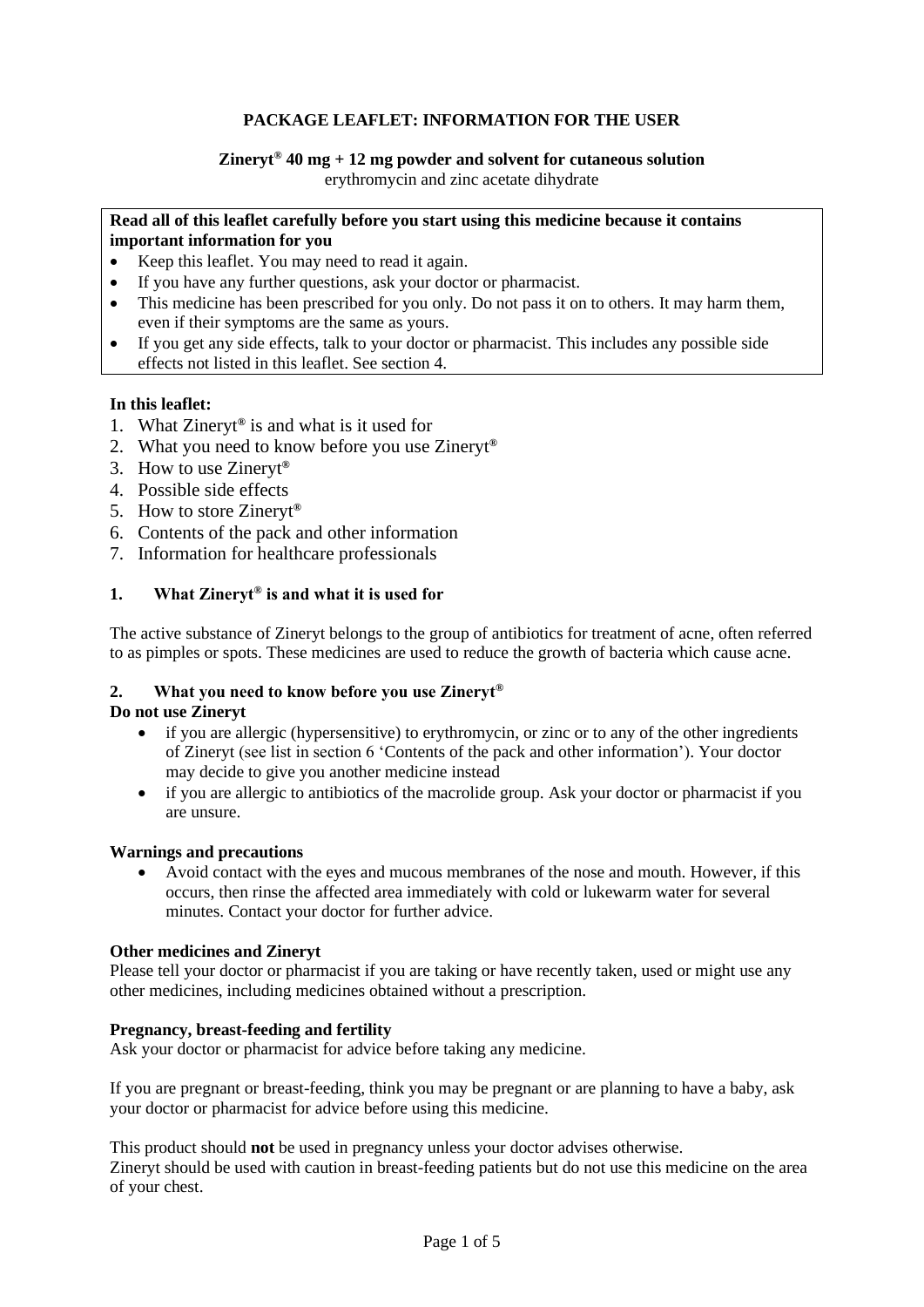## **Driving and using machines**

It is not likely that Zineryt affects your ability to drive or use machines.

# **3. How to use Zineryt®**

# **Instructions for proper use**

Wash the affected area first before using Zineryt.

If you want to apply make-up, use the medicine first and let it dry.

Zineryt comes to you in a bottle with a special applicator pad protected by a cap which you should remove before use and replace firmly after each use. This pad makes it easy to apply the solution to the whole of the affected area of the skin to be treated.

To use Zineryt, unscrew the protective cap, hold the bottle upside down, place the pad against the skin, and spread the solution over the whole of the affected area (including the surrounding skin). The flow of solution can be increased by pressing the pad a little more firmly against the skin.



If you use the applicator properly, just the right quantity should be applied. But if you do put too much on, blot it off with some toilet tissue, and make sure it does not run into the eyes, nose or mouth. If it does, wash well with plenty of water (see also Warnings and precautions under section 2 'What you need to know before you use Zineryt').

Always use Zineryt exactly as your doctor has told you. You should check with your doctor or pharmacist if you are not sure.

#### **Frequency of administration**

Usually, Zineryt should be applied all over the affected area and the surrounding skin twice a day.

#### **Duration of treatment**

Successful treatment of acne may take several weeks or even months. The normal treatment time is 10 to 12 weeks.

Consult your doctor if you still have acne at the end of the prescribed course of treatment.

#### **If you use more Zineryt than you should**

If you have applied too much Zineryt, blot it off with some toilet tissue. If you begin to show signs of hypersensitivity (allergic reaction) you should wash the treated area with copious amount of water and simple soap.

Swallowing the entire contents of a single pack of Zineryt would mainly lead to symptoms associated with alcohol intake. You should contact your doctor or pharmacist if you or somebody else accidentally swallows this medicine.

# **If you forget to use Zineryt**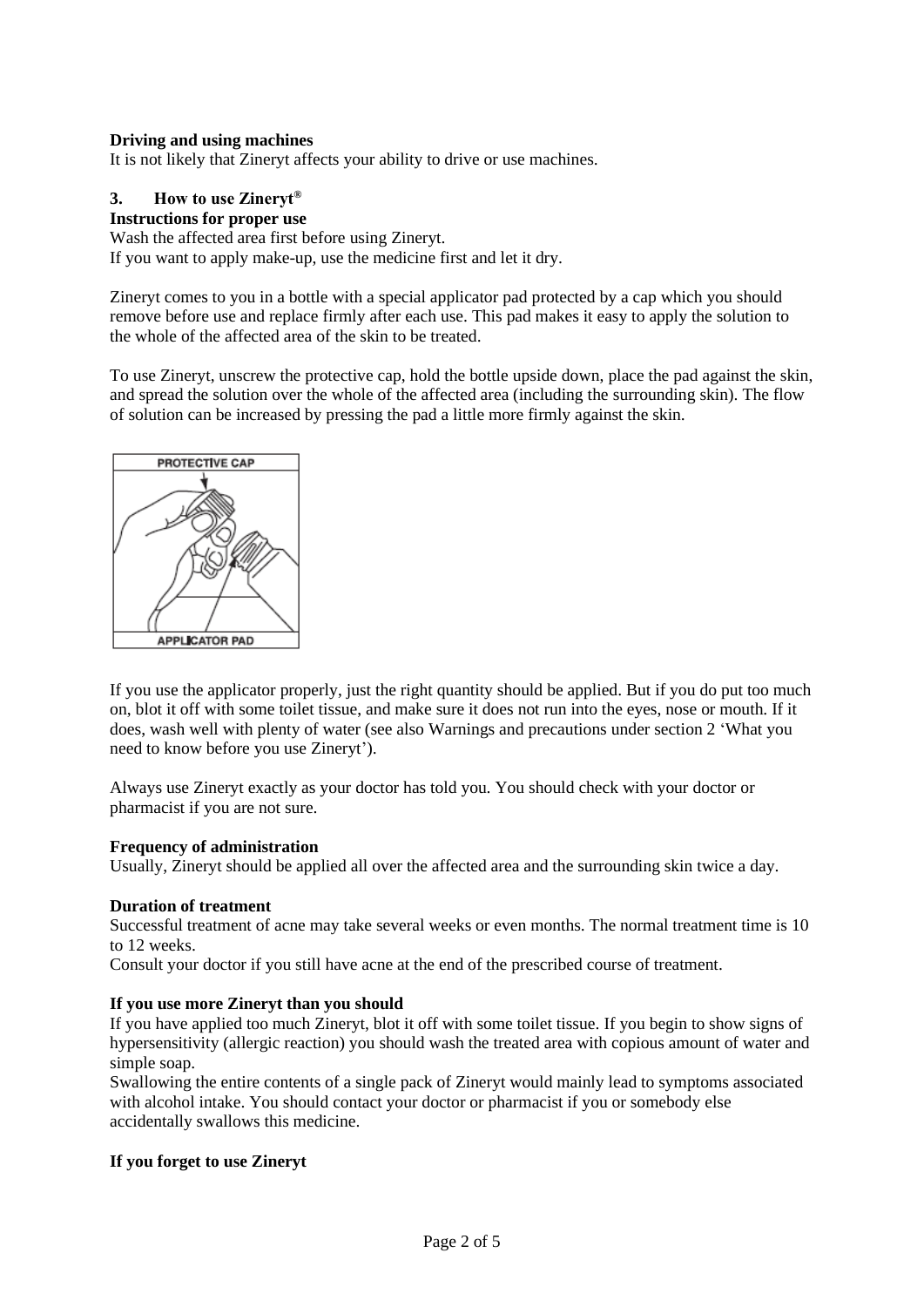If you have missed an application, use Zineryt when you remember, but leave about three hours before you use it again.

# **If you stop using Zineryt**

If you stop using Zineryt, the original symptoms may come back. Always contact your doctor if you want to stop using Zineryt.

If you have any further questions on the use of this product, ask your doctor or pharmacist.

# **4. Possible side effects**

Like all medicines, Zineryt can cause side effects, although not everybody gets them.

Contact a doctor immediately if you experience a serious skin reaction: a red, scaly rash with bumps under the skin and blisters (exanthematous pustulosis). The frequency of this side effect is not known (cannot be estimated from the available data).

Zineryt may very rarely cause allergic reactions. Symptoms may include rash, itching, swelling of the mouth, face and lips or tongue and difficulty breathing.

Please contact your doctor immediately if you experience any of these side effects.

Zineryt may cause the following uncommon side effects (likely to affect more than 1 in 1000 and less than 1 in 100 patients):

- Temporary stinging or slight redness of the skin
- Dry skin
- Skin exfoliation
- **Itching**
- Skin irritation.

If you get a very painful rash or burning feeling after using Zineryt which does not go away in a few hours, or gets worse each time you use it, stop using it and tell your doctor as soon as possible.

Long-term use of an antibiotic such as Zineryt may result in an infection due to the development of resistance to the antibiotic product.

# **Reporting of side effects**

If you get any side effects, talk to your doctor, pharmacist or nurse. This includes any possible side effects not listed in this leaflet. You can also report side effects directly via HPRA Pharmacovigilance, Earlsfort Terrace, IRL - Dublin 2; Tel: +353 1 6764971; Fax: +353 1 6762517. Website: www.hpra.ie; E-mail: medsafety@hpra.ie. By reporting side effects you can help provide more information on the safety of this medicine.

# **5. How to store Zineryt®**

Keep this medicine out of the sight and reach of children.

Do not use Zineryt after the expiry date as stated on the label and carton. The expiry date refers to the last day of the month.

Do not use this medicine after the "Use before" date which has been put on the label by your pharmacist. The "Use before" date is 5 weeks after the pharmacist has prepared this medicine into a solution.

Do not store above 25°C.

Do not throw away medicines via wastewater or household waste. Ask your pharmacist how to dispose of medicines no longer required. These measures will help to protect the environment.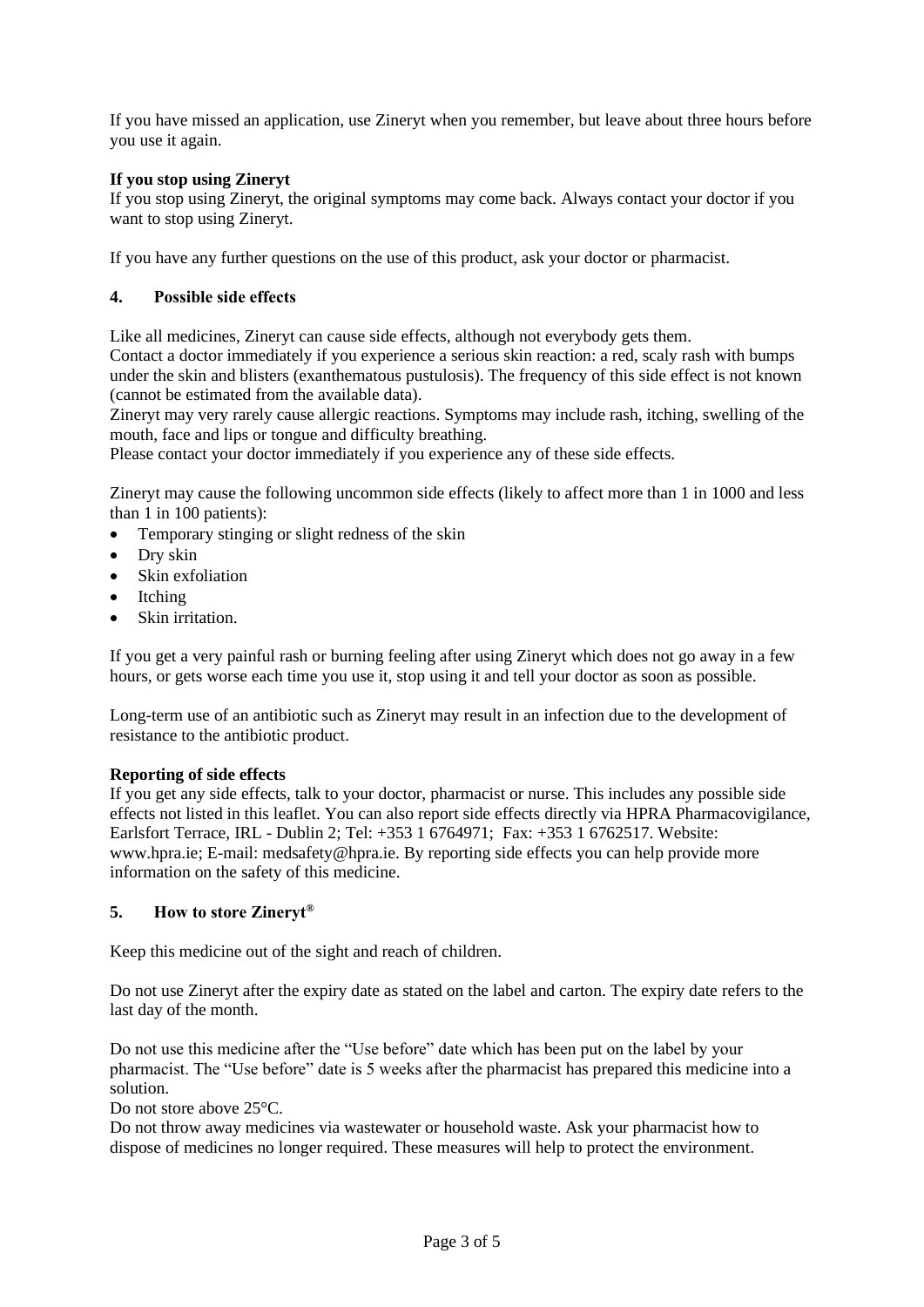## **6. Contents of the pack and other information**

#### **What Zineryt contains**

- The active substances are erythromycin (40 mg/ml) and zinc acetate (12 mg/ml).
- The other ingredients are di-isopropyl sebacate and ethanol.

## **What Zineryt looks like and contents of the pack**

Zineryt is made available as a cutaneous solution. The packaging contains a bottle of white crystalline powder, a bottle of clear colourless solvent and an applicator in a plastic holder. The contents of the bottles will be mixed together by your pharmacist to form a solution. Your pharmacist will also fit the special applicator top to the bottle containing the mixed solution. The applicator top is protected by a cap.

Zineryt is available in packs which, when made up, will contain 30 ml or 90 ml of the solution. Not all pack sizes may be marketed.

#### **Marketing Authorisation Holder and Manufacturer**

## **Marketing Authorisation Holder:**

CHEPLAPHARM Arzneimittel GmbH Ziegelhof 24 17489 Greifswald Germany

## **Manufacturers:**

LEO Pharma A/S Industriparken 55 DK-2750 Ballerup Denmark

**This leaflet was last revised in May 2021**

## **Information for healthcare professionals**

The following information is intended for medical or healthcare professionals only:

#### **Instructions for use and handling**

The powder is reconstituted with the solvent prior to dispensing as follows:

- 1. Remove the caps from the powder bottle and the solution bottle; retain the cap of the powder bottle.
- 2. Pour the contents of the solution bottle into the powder bottle and recap the latter.
- 3. Immediately, shake well for one minute. Remove and retain cap.
- 4. Open the plastic holder containing the applicator assembly and use the holder to position the applicator assembly over the neck of the bottle and to push the applicator assembly firmly into the neck of the bottle.
- 5. Remove the plastic holder and ensure that the applicator fits firmly into the neck of the bottle. Discard the plastic holder.
- 6. Replace the cap on the now constituted application.
- 7. Add the expiry date to the bottle label; this date is 5 weeks from the date of preparation.
- 8. Ensure that the patient information leaflet is given to the patient.